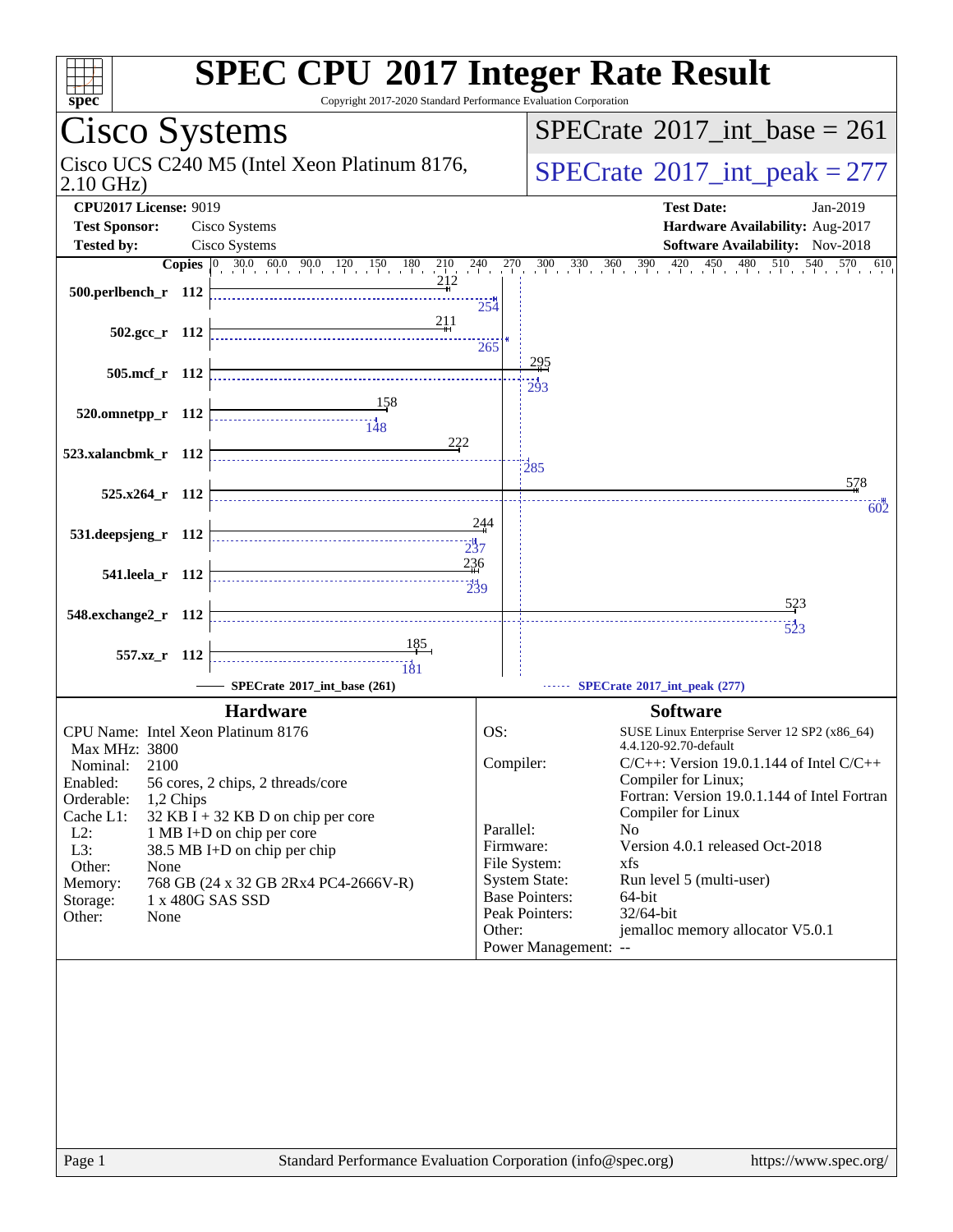

Copyright 2017-2020 Standard Performance Evaluation Corporation

## Cisco Systems

2.10 GHz) Cisco UCS C240 M5 (Intel Xeon Platinum 8176,  $\vert$ [SPECrate](http://www.spec.org/auto/cpu2017/Docs/result-fields.html#SPECrate2017intpeak)®[2017\\_int\\_peak = 2](http://www.spec.org/auto/cpu2017/Docs/result-fields.html#SPECrate2017intpeak)77

 $SPECTate$ <sup>®</sup>[2017\\_int\\_base =](http://www.spec.org/auto/cpu2017/Docs/result-fields.html#SPECrate2017intbase) 261

**[CPU2017 License:](http://www.spec.org/auto/cpu2017/Docs/result-fields.html#CPU2017License)** 9019 **[Test Date:](http://www.spec.org/auto/cpu2017/Docs/result-fields.html#TestDate)** Jan-2019 **[Test Sponsor:](http://www.spec.org/auto/cpu2017/Docs/result-fields.html#TestSponsor)** Cisco Systems **[Hardware Availability:](http://www.spec.org/auto/cpu2017/Docs/result-fields.html#HardwareAvailability)** Aug-2017 **[Tested by:](http://www.spec.org/auto/cpu2017/Docs/result-fields.html#Testedby)** Cisco Systems **[Software Availability:](http://www.spec.org/auto/cpu2017/Docs/result-fields.html#SoftwareAvailability)** Nov-2018

#### **[Results Table](http://www.spec.org/auto/cpu2017/Docs/result-fields.html#ResultsTable)**

|                                                  | <b>Base</b>   |                |         |                |       |                | <b>Peak</b> |               |                |              |                |              |                |              |
|--------------------------------------------------|---------------|----------------|---------|----------------|-------|----------------|-------------|---------------|----------------|--------------|----------------|--------------|----------------|--------------|
| <b>Benchmark</b>                                 | <b>Copies</b> | <b>Seconds</b> | Ratio   | <b>Seconds</b> | Ratio | <b>Seconds</b> | Ratio       | <b>Copies</b> | <b>Seconds</b> | <b>Ratio</b> | <b>Seconds</b> | <b>Ratio</b> | <b>Seconds</b> | <b>Ratio</b> |
| $500.$ perlbench_r                               | 112           | 844            | 211     | 841            | 212   | 832            | 214         | 112           | 697            | 256          | 703            | 254          | 705            | 253          |
| $502.\text{gcc\_r}$                              | 112           | 757            | 210     | 752            | 211   | 737            | 215         | 112           | 600            | 264          | <u>599</u>     | 265          | 596            | 266          |
| $505$ .mcf r                                     | 112           | 599            | 302     | 613            | 295   | 617            | 293         | 112           | 618            | 293          | 617            | 293          | 618            | 293          |
| 520.omnetpp_r                                    | 112           | 930            | 158     | 933            | 158   | 930            | 158         | 112           | 989            | 149          | 990            | 148          | 993            | 148          |
| 523.xalancbmk r                                  | 112           | 532            | 222     | 533            | 222   | 532            | 222         | 112           | 415            | 285          | 415            | 285          | 416            | 284          |
| 525.x264 r                                       | 112           | 341            | 575     | 339            | 578   | 339            | 579         | 112           | 327            | 600          | 326            | 602          | 325            | 603          |
| 531.deepsjeng_r                                  | 112           | 521            | 246     | 526            | 244   | 526            | 244         | 112           | 547            | 235          | 542            | 237          | 540            | 238          |
| 541.leela r                                      | 112           | 787            | 236     | 774            | 240   | 793            | 234         | 112           | 777            | 239          | 777            | 239          | 790            | 235          |
| 548.exchange2_r                                  | 112           | 562            | 522     | 561            | 523   | 561            | 523         | 112           | 561            | 523          | 561            | 523          | 562            | 522          |
| 557.xz r                                         | 112           | 611            | 198     | 655            | 185   | 657            | 184         | 112           | 670            | 181          | 670            | 180          | 670            | <u>181</u>   |
| $SPECrate^{\circ}2017$ int base =                |               |                | 261     |                |       |                |             |               |                |              |                |              |                |              |
| $CDDCC_{11}$ (1.000.17 $1.4$ in the set of $1.4$ |               |                | $A = 1$ |                |       |                |             |               |                |              |                |              |                |              |

**[SPECrate](http://www.spec.org/auto/cpu2017/Docs/result-fields.html#SPECrate2017intpeak)[2017\\_int\\_peak =](http://www.spec.org/auto/cpu2017/Docs/result-fields.html#SPECrate2017intpeak) 277**

Results appear in the [order in which they were run](http://www.spec.org/auto/cpu2017/Docs/result-fields.html#RunOrder). Bold underlined text [indicates a median measurement](http://www.spec.org/auto/cpu2017/Docs/result-fields.html#Median).

#### **[Submit Notes](http://www.spec.org/auto/cpu2017/Docs/result-fields.html#SubmitNotes)**

 The numactl mechanism was used to bind copies to processors. The config file option 'submit' was used to generate numactl commands to bind each copy to a specific processor. For details, please see the config file.

#### **[Operating System Notes](http://www.spec.org/auto/cpu2017/Docs/result-fields.html#OperatingSystemNotes)**

Stack size set to unlimited using "ulimit -s unlimited"

#### **[General Notes](http://www.spec.org/auto/cpu2017/Docs/result-fields.html#GeneralNotes)**

Environment variables set by runcpu before the start of the run: LD\_LIBRARY\_PATH = "/home/cpu2017/lib/ia32:/home/cpu2017/lib/intel64"

 Binaries compiled on a system with 1x Intel Core i7-4790 CPU + 32GB RAM memory using Redhat Enterprise Linux 7.4 Transparent Huge Pages enabled by default Prior to runcpu invocation Filesystem page cache synced and cleared with: sync; echo 3> /proc/sys/vm/drop\_caches runcpu command invoked through numactl i.e.: numactl --interleave=all runcpu <etc> Yes: The test sponsor attests, as of date of publication, that CVE-2017-5754 (Meltdown) is mitigated in the system as tested and documented. Yes: The test sponsor attests, as of date of publication, that CVE-2017-5753 (Spectre variant 1) is mitigated in the system as tested and documented. Yes: The test sponsor attests, as of date of publication, that CVE-2017-5715 (Spectre variant 2)

**(Continued on next page)**

| Page 2<br>Standard Performance Evaluation Corporation (info@spec.org)<br>https://www.spec.org/ |
|------------------------------------------------------------------------------------------------|
|------------------------------------------------------------------------------------------------|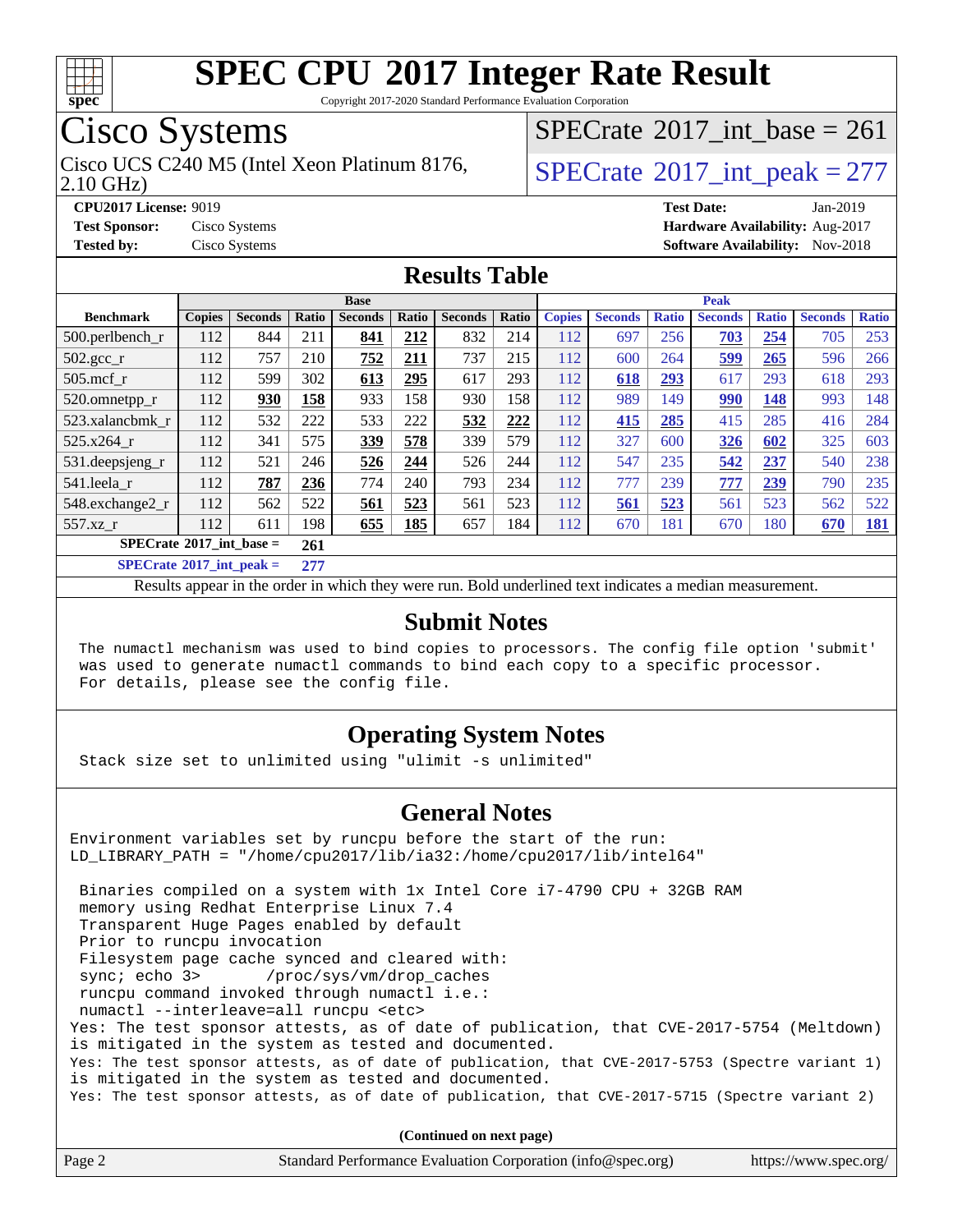

Copyright 2017-2020 Standard Performance Evaluation Corporation

## Cisco Systems

Cisco UCS C240 M5 (Intel Xeon Platinum 8176,  $\vert$ [SPECrate](http://www.spec.org/auto/cpu2017/Docs/result-fields.html#SPECrate2017intpeak)®[2017\\_int\\_peak = 2](http://www.spec.org/auto/cpu2017/Docs/result-fields.html#SPECrate2017intpeak)77

 $SPECTate$ <sup>®</sup>[2017\\_int\\_base =](http://www.spec.org/auto/cpu2017/Docs/result-fields.html#SPECrate2017intbase) 261

2.10 GHz)

**[Test Sponsor:](http://www.spec.org/auto/cpu2017/Docs/result-fields.html#TestSponsor)** Cisco Systems **[Hardware Availability:](http://www.spec.org/auto/cpu2017/Docs/result-fields.html#HardwareAvailability)** Aug-2017

**[CPU2017 License:](http://www.spec.org/auto/cpu2017/Docs/result-fields.html#CPU2017License)** 9019 **[Test Date:](http://www.spec.org/auto/cpu2017/Docs/result-fields.html#TestDate)** Jan-2019 **[Tested by:](http://www.spec.org/auto/cpu2017/Docs/result-fields.html#Testedby)** Cisco Systems **[Software Availability:](http://www.spec.org/auto/cpu2017/Docs/result-fields.html#SoftwareAvailability)** Nov-2018

#### **[General Notes \(Continued\)](http://www.spec.org/auto/cpu2017/Docs/result-fields.html#GeneralNotes)**

is mitigated in the system as tested and documented.

jemalloc: configured and built at default for 32bit (i686) and 64bit (x86\_64) targets; jemalloc: built with the RedHat Enterprise 7.4, and the system compiler gcc 4.8.5; jemalloc: sources available from jemalloc.net or <https://github.com/jemalloc/jemalloc/releases>

#### **[Platform Notes](http://www.spec.org/auto/cpu2017/Docs/result-fields.html#PlatformNotes)**

Page 3 Standard Performance Evaluation Corporation [\(info@spec.org\)](mailto:info@spec.org) <https://www.spec.org/> BIOS Settings: Intel HyperThreading Technology set to Enabled CPU performance set to Enterprise Power Performance Tuning set to OS Controls SNC set to Enabled IMC Interleaving set to 1-way Interleave Patrol Scrub set to Disabled Sysinfo program /home/cpu2017/bin/sysinfo Rev: r5974 of 2018-05-19 9bcde8f2999c33d61f64985e45859ea9 running on linux-q5q7 Fri Jan 18 12:22:15 2019 SUT (System Under Test) info as seen by some common utilities. For more information on this section, see <https://www.spec.org/cpu2017/Docs/config.html#sysinfo> From /proc/cpuinfo model name : Intel(R) Xeon(R) Platinum 8176 CPU @ 2.10GHz 2 "physical id"s (chips) 112 "processors" cores, siblings (Caution: counting these is hw and system dependent. The following excerpts from /proc/cpuinfo might not be reliable. Use with caution.) cpu cores : 28 siblings : 56 physical 0: cores 0 1 2 3 4 5 6 8 9 10 11 12 13 14 16 17 18 19 20 21 22 24 25 26 27 28 29 30 physical 1: cores 0 1 2 3 4 5 6 8 9 10 11 12 13 14 16 17 18 19 20 21 22 24 25 26 27 28 29 30 From lscpu: Architecture: x86\_64 CPU op-mode(s): 32-bit, 64-bit Byte Order: Little Endian CPU(s): 112 On-line CPU(s) list: 0-111 Thread(s) per core: 2 **(Continued on next page)**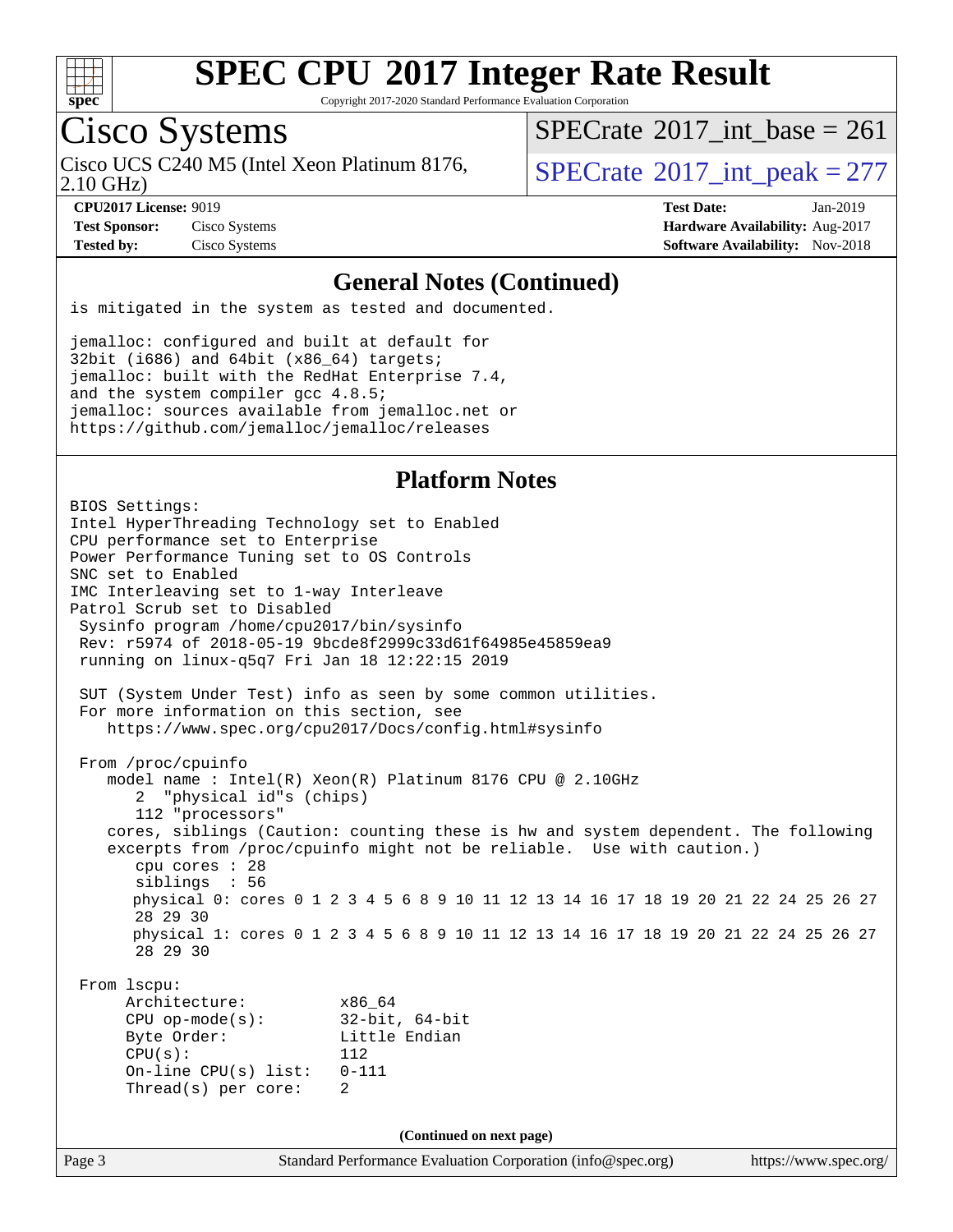

Copyright 2017-2020 Standard Performance Evaluation Corporation

#### Cisco Systems 2.10 GHz) Cisco UCS C240 M5 (Intel Xeon Platinum 8176,  $SPECrate^{\circ}2017\_int\_peak = 277$  $SPECrate^{\circ}2017\_int\_peak = 277$

 $SPECTate$ <sup>®</sup>[2017\\_int\\_base =](http://www.spec.org/auto/cpu2017/Docs/result-fields.html#SPECrate2017intbase) 261

**[CPU2017 License:](http://www.spec.org/auto/cpu2017/Docs/result-fields.html#CPU2017License)** 9019 **[Test Date:](http://www.spec.org/auto/cpu2017/Docs/result-fields.html#TestDate)** Jan-2019 **[Test Sponsor:](http://www.spec.org/auto/cpu2017/Docs/result-fields.html#TestSponsor)** Cisco Systems **[Hardware Availability:](http://www.spec.org/auto/cpu2017/Docs/result-fields.html#HardwareAvailability)** Aug-2017 **[Tested by:](http://www.spec.org/auto/cpu2017/Docs/result-fields.html#Testedby)** Cisco Systems **[Software Availability:](http://www.spec.org/auto/cpu2017/Docs/result-fields.html#SoftwareAvailability)** Nov-2018

#### **[Platform Notes \(Continued\)](http://www.spec.org/auto/cpu2017/Docs/result-fields.html#PlatformNotes)**

| $Core(s)$ per socket:                                                                   | 28                                                                                     |  |  |  |  |  |  |
|-----------------------------------------------------------------------------------------|----------------------------------------------------------------------------------------|--|--|--|--|--|--|
| Socket(s):                                                                              | 2                                                                                      |  |  |  |  |  |  |
| NUMA $node(s):$                                                                         | 4                                                                                      |  |  |  |  |  |  |
| Vendor ID:                                                                              | GenuineIntel                                                                           |  |  |  |  |  |  |
| CPU family:                                                                             | 6                                                                                      |  |  |  |  |  |  |
| Model:                                                                                  | 85                                                                                     |  |  |  |  |  |  |
| Model name:                                                                             | $Intel(R) Xeon(R) Platinum 8176 CPU @ 2.10GHz$                                         |  |  |  |  |  |  |
| Stepping:                                                                               | 4                                                                                      |  |  |  |  |  |  |
| CPU MHz:                                                                                | 3219.256                                                                               |  |  |  |  |  |  |
| CPU max MHz:                                                                            | 3800.0000                                                                              |  |  |  |  |  |  |
| CPU min MHz:                                                                            | 1000.0000                                                                              |  |  |  |  |  |  |
| BogoMIPS:                                                                               | 4190.17                                                                                |  |  |  |  |  |  |
| Virtualization:                                                                         | $VT - x$                                                                               |  |  |  |  |  |  |
| L1d cache:                                                                              | 32K                                                                                    |  |  |  |  |  |  |
| Lli cache:                                                                              | 32K                                                                                    |  |  |  |  |  |  |
| $L2$ cache:                                                                             | 1024K                                                                                  |  |  |  |  |  |  |
| L3 cache:                                                                               | 39424K                                                                                 |  |  |  |  |  |  |
| NUMA $node0$ $CPU(s)$ :                                                                 | $0-3, 7-9, 14-17, 21-23, 56-59, 63-65, 70-73, 77-79$                                   |  |  |  |  |  |  |
| NUMA nodel CPU(s):                                                                      | $4-6$ , 10-13, 18-20, 24-27, 60-62, 66-69, 74-76, 80-83                                |  |  |  |  |  |  |
| NUMA $node2$ $CPU(s):$                                                                  | 28-31, 35-37, 42-45, 49-51, 84-87, 91-93, 98-101, 105-107                              |  |  |  |  |  |  |
| NUMA node3 CPU(s):                                                                      | 32-34, 38-41, 46-48, 52-55, 88-90, 94-97, 102-104, 108-111                             |  |  |  |  |  |  |
| Flags:                                                                                  | fpu vme de pse tsc msr pae mce cx8 apic sep mtrr pge mca cmov                          |  |  |  |  |  |  |
|                                                                                         | pat pse36 clflush dts acpi mmx fxsr sse sse2 ss ht tm pbe syscall nx pdpelgb rdtscp    |  |  |  |  |  |  |
|                                                                                         | lm constant_tsc art arch_perfmon pebs bts rep_good nopl xtopology nonstop_tsc          |  |  |  |  |  |  |
|                                                                                         | aperfmperf eagerfpu pni pclmulqdq dtes64 monitor ds_cpl vmx smx est tm2 ssse3 sdbg     |  |  |  |  |  |  |
|                                                                                         | fma cx16 xtpr pdcm pcid dca sse4_1 sse4_2 x2apic movbe popcnt tsc_deadline_timer aes   |  |  |  |  |  |  |
|                                                                                         | xsave avx f16c rdrand lahf_lm abm 3dnowprefetch ida arat epb invpcid_single pln pts    |  |  |  |  |  |  |
| dtherm hwp hwp_act_window hwp_epp hwp_pkg_req intel_pt rsb_ctxsw spec_ctrl stibp        |                                                                                        |  |  |  |  |  |  |
| retpoline kaiser tpr_shadow vnmi flexpriority ept vpid fsgsbase tsc_adjust bmil hle     |                                                                                        |  |  |  |  |  |  |
|                                                                                         | avx2 smep bmi2 erms invpcid rtm cqm mpx avx512f avx512dq rdseed adx smap clflushopt    |  |  |  |  |  |  |
| clwb avx512cd avx512bw avx512vl xsaveopt xsavec xgetbvl cqm_llc cqm_occup_llc           |                                                                                        |  |  |  |  |  |  |
|                                                                                         |                                                                                        |  |  |  |  |  |  |
| /proc/cpuinfo cache data                                                                |                                                                                        |  |  |  |  |  |  |
| cache size $: 39424$ KB                                                                 |                                                                                        |  |  |  |  |  |  |
|                                                                                         |                                                                                        |  |  |  |  |  |  |
|                                                                                         | From numactl --hardware WARNING: a numactl 'node' might or might not correspond to a   |  |  |  |  |  |  |
| physical chip.                                                                          |                                                                                        |  |  |  |  |  |  |
|                                                                                         | $available: 4 nodes (0-3)$                                                             |  |  |  |  |  |  |
|                                                                                         | node 0 cpus: 0 1 2 3 7 8 9 14 15 16 17 21 22 23 56 57 58 59 63 64 65 70 71 72 73 77 78 |  |  |  |  |  |  |
| 79                                                                                      |                                                                                        |  |  |  |  |  |  |
| node 0 size: 192038 MB                                                                  |                                                                                        |  |  |  |  |  |  |
| node 0 free: 188578 MB                                                                  |                                                                                        |  |  |  |  |  |  |
| node 1 cpus: 4 5 6 10 11 12 13 18 19 20 24 25 26 27 60 61 62 66 67 68 69 74 75 76 80 81 |                                                                                        |  |  |  |  |  |  |
| 82 83                                                                                   |                                                                                        |  |  |  |  |  |  |
| node 1 size: 193528 MB                                                                  |                                                                                        |  |  |  |  |  |  |
| node 1 free: 190349 MB                                                                  |                                                                                        |  |  |  |  |  |  |
|                                                                                         | node 2 cpus: 28 29 30 31 35 36 37 42 43 44 45 49 50 51 84 85 86 87 91 92 93 98 99 100  |  |  |  |  |  |  |
|                                                                                         |                                                                                        |  |  |  |  |  |  |
| (Continued on next page)                                                                |                                                                                        |  |  |  |  |  |  |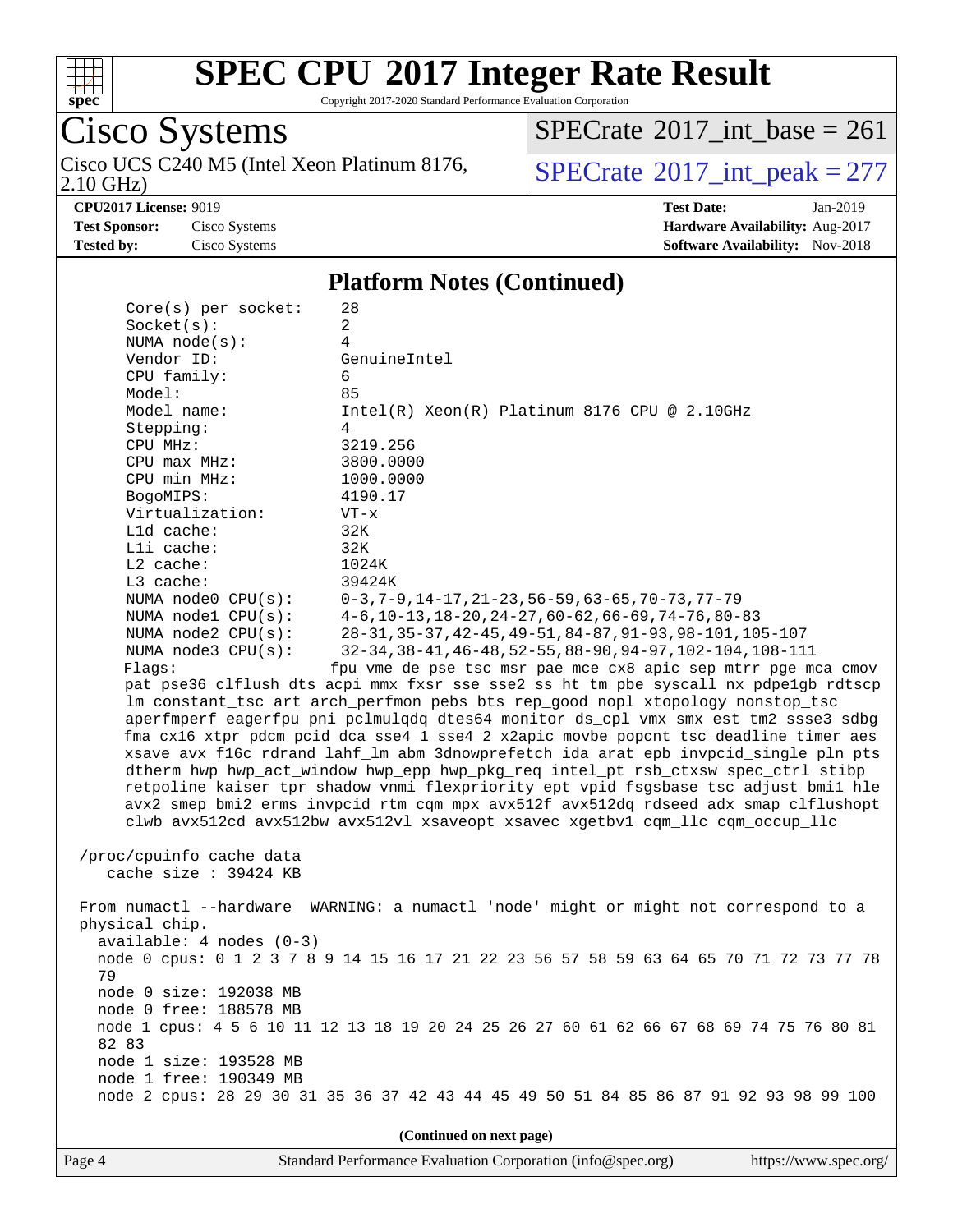

Copyright 2017-2020 Standard Performance Evaluation Corporation

#### Cisco Systems 2.10 GHz) Cisco UCS C240 M5 (Intel Xeon Platinum 8176,  $\vert$ [SPECrate](http://www.spec.org/auto/cpu2017/Docs/result-fields.html#SPECrate2017intpeak)®[2017\\_int\\_peak = 2](http://www.spec.org/auto/cpu2017/Docs/result-fields.html#SPECrate2017intpeak)77 **[CPU2017 License:](http://www.spec.org/auto/cpu2017/Docs/result-fields.html#CPU2017License)** 9019 **[Test Date:](http://www.spec.org/auto/cpu2017/Docs/result-fields.html#TestDate)** Jan-2019 **[Test Sponsor:](http://www.spec.org/auto/cpu2017/Docs/result-fields.html#TestSponsor)** Cisco Systems **[Hardware Availability:](http://www.spec.org/auto/cpu2017/Docs/result-fields.html#HardwareAvailability)** Aug-2017 **[Tested by:](http://www.spec.org/auto/cpu2017/Docs/result-fields.html#Testedby)** Cisco Systems **[Software Availability:](http://www.spec.org/auto/cpu2017/Docs/result-fields.html#SoftwareAvailability)** Nov-2018 **[Platform Notes \(Continued\)](http://www.spec.org/auto/cpu2017/Docs/result-fields.html#PlatformNotes)** 101 105 106 107 node 2 size: 193528 MB node 2 free: 190534 MB node 3 cpus: 32 33 34 38 39 40 41 46 47 48 52 53 54 55 88 89 90 94 95 96 97 102 103 104 108 109 110 111 node 3 size: 193391 MB node 3 free: 190414 MB node distances: node 0 1 2 3 0: 10 11 21 21 1: 11 10 21 21 2: 21 21 10 11 3: 21 21 11 10

 From /proc/meminfo MemTotal: 791026788 kB HugePages\_Total: 0 Hugepagesize: 2048 kB

 /usr/bin/lsb\_release -d SUSE Linux Enterprise Server 12 SP2

 From /etc/\*release\* /etc/\*version\* SuSE-release: SUSE Linux Enterprise Server 12 (x86\_64) VERSION = 12 PATCHLEVEL = 2 # This file is deprecated and will be removed in a future service pack or release. # Please check /etc/os-release for details about this release. os-release: NAME="SLES"

 VERSION="12-SP2" VERSION\_ID="12.2" PRETTY\_NAME="SUSE Linux Enterprise Server 12 SP2" ID="sles" ANSI\_COLOR="0;32" CPE\_NAME="cpe:/o:suse:sles:12:sp2"

 uname -a: Linux linux-q5q7 4.4.120-92.70-default #1 SMP Wed Mar 14 15:59:43 UTC 2018 (52a83de) x86\_64 x86\_64 x86\_64 GNU/Linux

Kernel self-reported vulnerability status:

 CVE-2017-5754 (Meltdown): Mitigation: PTI CVE-2017-5753 (Spectre variant 1): Mitigation: \_\_user pointer sanitization CVE-2017-5715 (Spectre variant 2): Mitigation: IBRS+IBPB

**(Continued on next page)**

 $SPECTate$ <sup>®</sup>[2017\\_int\\_base =](http://www.spec.org/auto/cpu2017/Docs/result-fields.html#SPECrate2017intbase) 261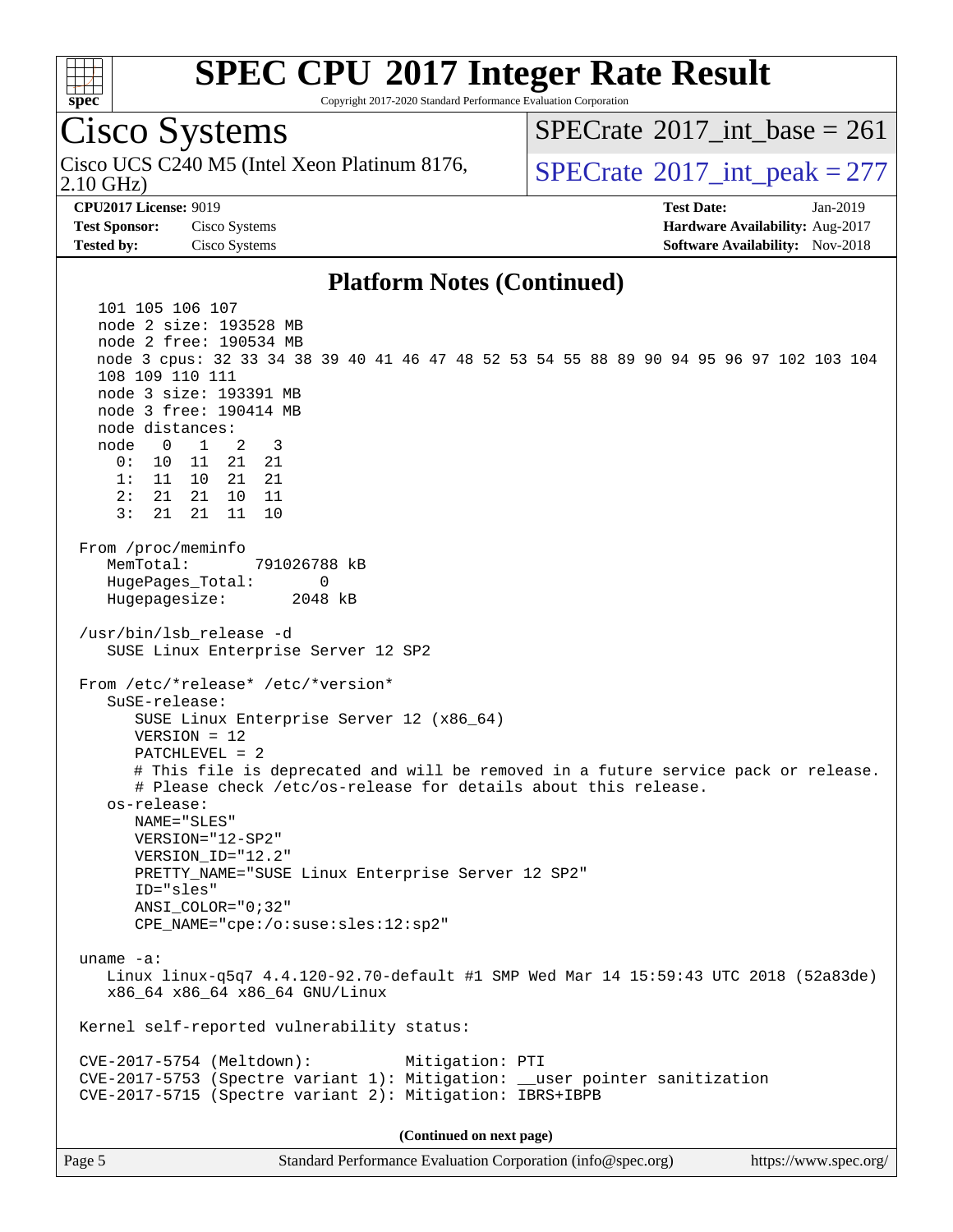

Copyright 2017-2020 Standard Performance Evaluation Corporation

## Cisco Systems

2.10 GHz) Cisco UCS C240 M5 (Intel Xeon Platinum 8176,  $\vert$ [SPECrate](http://www.spec.org/auto/cpu2017/Docs/result-fields.html#SPECrate2017intpeak)®[2017\\_int\\_peak = 2](http://www.spec.org/auto/cpu2017/Docs/result-fields.html#SPECrate2017intpeak)77

 $SPECrate$ <sup>®</sup> $2017$ \_int\_base = 261

**[CPU2017 License:](http://www.spec.org/auto/cpu2017/Docs/result-fields.html#CPU2017License)** 9019 **[Test Date:](http://www.spec.org/auto/cpu2017/Docs/result-fields.html#TestDate)** Jan-2019 **[Test Sponsor:](http://www.spec.org/auto/cpu2017/Docs/result-fields.html#TestSponsor)** Cisco Systems **[Hardware Availability:](http://www.spec.org/auto/cpu2017/Docs/result-fields.html#HardwareAvailability)** Aug-2017 **[Tested by:](http://www.spec.org/auto/cpu2017/Docs/result-fields.html#Testedby)** Cisco Systems **[Software Availability:](http://www.spec.org/auto/cpu2017/Docs/result-fields.html#SoftwareAvailability)** Nov-2018

#### **[Platform Notes \(Continued\)](http://www.spec.org/auto/cpu2017/Docs/result-fields.html#PlatformNotes)**

run-level 5 Jan 17 23:10

 SPEC is set to: /home/cpu2017 Filesystem Type Size Used Avail Use% Mounted on /dev/sdc3 xfs 404G 30G 374G 8% /home

 Additional information from dmidecode follows. WARNING: Use caution when you interpret this section. The 'dmidecode' program reads system data which is "intended to allow hardware to be accurately determined", but the intent may not be met, as there are frequent changes to hardware, firmware, and the "DMTF SMBIOS" standard. BIOS Cisco Systems, Inc. C240M5.4.0.1.139.1003182220 10/03/2018 Memory:

24x 0xCE00 M393A4K40BB2-CTD 32 GB 2 rank 2666

(End of data from sysinfo program)

#### **[Compiler Version Notes](http://www.spec.org/auto/cpu2017/Docs/result-fields.html#CompilerVersionNotes)**

============================================================================== C  $\vert$  500.perlbench r(base, peak) 502.gcc r(base, peak) 505.mcf r(base, | peak) 525.x264  $r(base, peak)$  557.xz  $r(base, peak)$ ----------------------------------------------------------------------------- icc (ICC) 19.0.1.144 20181018

Copyright (C) 1985-2018 Intel Corporation. All rights reserved. ------------------------------------------------------------------------------

============================================================================== C++ | 520.omnetpp\_r(base, peak) 523.xalancbmk\_r(base, peak)

 | 531.deepsjeng\_r(base, peak) 541.leela\_r(base, peak) ------------------------------------------------------------------------------

icpc (ICC) 19.0.1.144 20181018 Copyright (C) 1985-2018 Intel Corporation. All rights reserved. ------------------------------------------------------------------------------

============================================================================== Fortran | 548.exchange2 $r(base, peak)$ 

------------------------------------------------------------------------------

ifort (IFORT) 19.0.1.144 20181018

Copyright (C) 1985-2018 Intel Corporation. All rights reserved. ------------------------------------------------------------------------------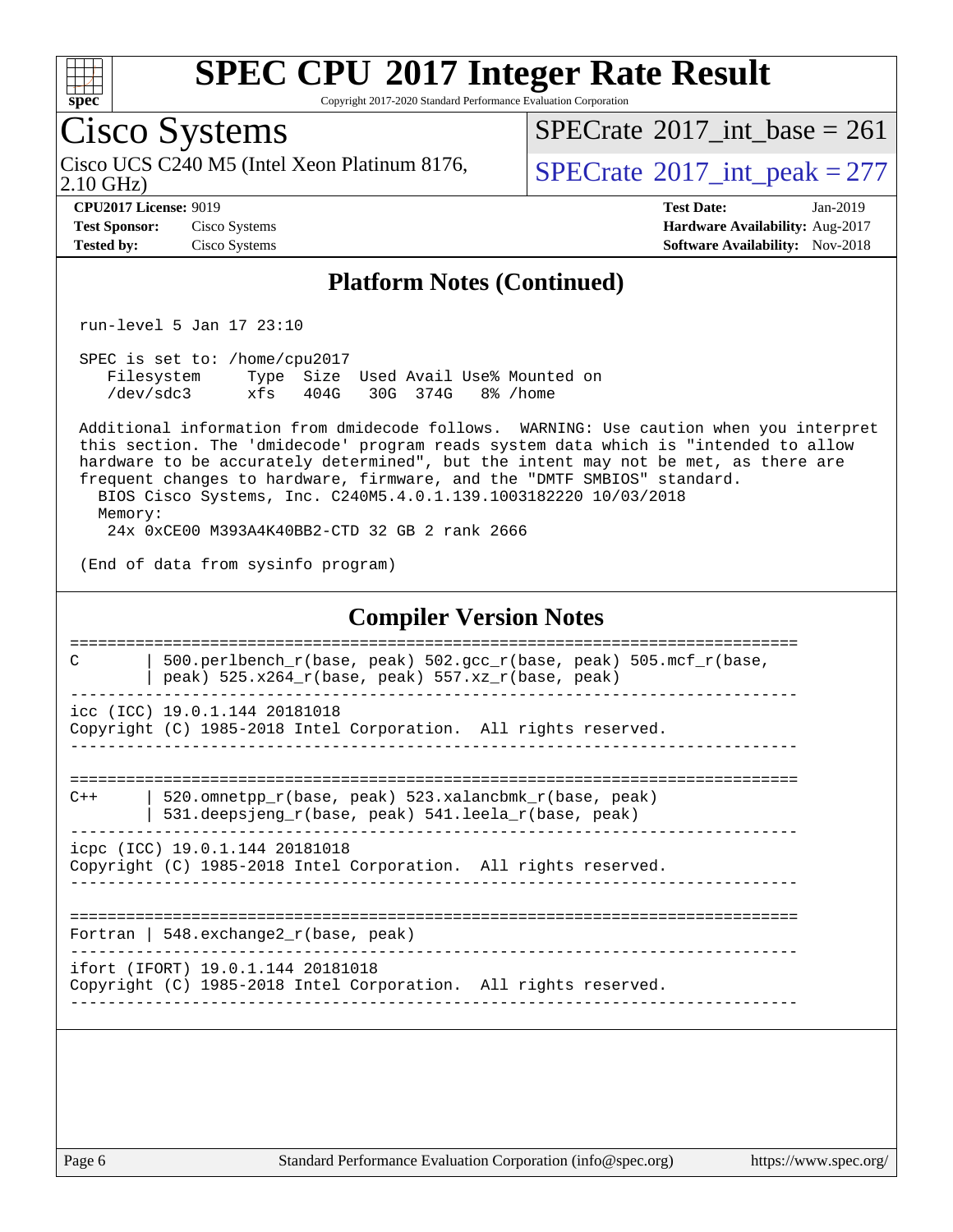

Copyright 2017-2020 Standard Performance Evaluation Corporation

## Cisco Systems

2.10 GHz) Cisco UCS C240 M5 (Intel Xeon Platinum 8176,  $\vert$ [SPECrate](http://www.spec.org/auto/cpu2017/Docs/result-fields.html#SPECrate2017intpeak)®[2017\\_int\\_peak = 2](http://www.spec.org/auto/cpu2017/Docs/result-fields.html#SPECrate2017intpeak)77

 $SPECTate$ <sup>®</sup>[2017\\_int\\_base =](http://www.spec.org/auto/cpu2017/Docs/result-fields.html#SPECrate2017intbase) 261

**[CPU2017 License:](http://www.spec.org/auto/cpu2017/Docs/result-fields.html#CPU2017License)** 9019 **[Test Date:](http://www.spec.org/auto/cpu2017/Docs/result-fields.html#TestDate)** Jan-2019 **[Test Sponsor:](http://www.spec.org/auto/cpu2017/Docs/result-fields.html#TestSponsor)** Cisco Systems **[Hardware Availability:](http://www.spec.org/auto/cpu2017/Docs/result-fields.html#HardwareAvailability)** Aug-2017 **[Tested by:](http://www.spec.org/auto/cpu2017/Docs/result-fields.html#Testedby)** Cisco Systems **[Software Availability:](http://www.spec.org/auto/cpu2017/Docs/result-fields.html#SoftwareAvailability)** Nov-2018

### **[Base Compiler Invocation](http://www.spec.org/auto/cpu2017/Docs/result-fields.html#BaseCompilerInvocation)**

[C benchmarks](http://www.spec.org/auto/cpu2017/Docs/result-fields.html#Cbenchmarks): [icc -m64 -std=c11](http://www.spec.org/cpu2017/results/res2019q1/cpu2017-20190205-11032.flags.html#user_CCbase_intel_icc_64bit_c11_33ee0cdaae7deeeab2a9725423ba97205ce30f63b9926c2519791662299b76a0318f32ddfffdc46587804de3178b4f9328c46fa7c2b0cd779d7a61945c91cd35)

[C++ benchmarks](http://www.spec.org/auto/cpu2017/Docs/result-fields.html#CXXbenchmarks): [icpc -m64](http://www.spec.org/cpu2017/results/res2019q1/cpu2017-20190205-11032.flags.html#user_CXXbase_intel_icpc_64bit_4ecb2543ae3f1412ef961e0650ca070fec7b7afdcd6ed48761b84423119d1bf6bdf5cad15b44d48e7256388bc77273b966e5eb805aefd121eb22e9299b2ec9d9)

[Fortran benchmarks:](http://www.spec.org/auto/cpu2017/Docs/result-fields.html#Fortranbenchmarks) [ifort -m64](http://www.spec.org/cpu2017/results/res2019q1/cpu2017-20190205-11032.flags.html#user_FCbase_intel_ifort_64bit_24f2bb282fbaeffd6157abe4f878425411749daecae9a33200eee2bee2fe76f3b89351d69a8130dd5949958ce389cf37ff59a95e7a40d588e8d3a57e0c3fd751)

#### **[Base Portability Flags](http://www.spec.org/auto/cpu2017/Docs/result-fields.html#BasePortabilityFlags)**

 500.perlbench\_r: [-DSPEC\\_LP64](http://www.spec.org/cpu2017/results/res2019q1/cpu2017-20190205-11032.flags.html#b500.perlbench_r_basePORTABILITY_DSPEC_LP64) [-DSPEC\\_LINUX\\_X64](http://www.spec.org/cpu2017/results/res2019q1/cpu2017-20190205-11032.flags.html#b500.perlbench_r_baseCPORTABILITY_DSPEC_LINUX_X64) 502.gcc\_r: [-DSPEC\\_LP64](http://www.spec.org/cpu2017/results/res2019q1/cpu2017-20190205-11032.flags.html#suite_basePORTABILITY502_gcc_r_DSPEC_LP64) 505.mcf\_r: [-DSPEC\\_LP64](http://www.spec.org/cpu2017/results/res2019q1/cpu2017-20190205-11032.flags.html#suite_basePORTABILITY505_mcf_r_DSPEC_LP64) 520.omnetpp\_r: [-DSPEC\\_LP64](http://www.spec.org/cpu2017/results/res2019q1/cpu2017-20190205-11032.flags.html#suite_basePORTABILITY520_omnetpp_r_DSPEC_LP64) 523.xalancbmk\_r: [-DSPEC\\_LP64](http://www.spec.org/cpu2017/results/res2019q1/cpu2017-20190205-11032.flags.html#suite_basePORTABILITY523_xalancbmk_r_DSPEC_LP64) [-DSPEC\\_LINUX](http://www.spec.org/cpu2017/results/res2019q1/cpu2017-20190205-11032.flags.html#b523.xalancbmk_r_baseCXXPORTABILITY_DSPEC_LINUX) 525.x264\_r: [-DSPEC\\_LP64](http://www.spec.org/cpu2017/results/res2019q1/cpu2017-20190205-11032.flags.html#suite_basePORTABILITY525_x264_r_DSPEC_LP64) 531.deepsjeng\_r: [-DSPEC\\_LP64](http://www.spec.org/cpu2017/results/res2019q1/cpu2017-20190205-11032.flags.html#suite_basePORTABILITY531_deepsjeng_r_DSPEC_LP64) 541.leela\_r: [-DSPEC\\_LP64](http://www.spec.org/cpu2017/results/res2019q1/cpu2017-20190205-11032.flags.html#suite_basePORTABILITY541_leela_r_DSPEC_LP64) 548.exchange2\_r: [-DSPEC\\_LP64](http://www.spec.org/cpu2017/results/res2019q1/cpu2017-20190205-11032.flags.html#suite_basePORTABILITY548_exchange2_r_DSPEC_LP64) 557.xz\_r: [-DSPEC\\_LP64](http://www.spec.org/cpu2017/results/res2019q1/cpu2017-20190205-11032.flags.html#suite_basePORTABILITY557_xz_r_DSPEC_LP64)

### **[Base Optimization Flags](http://www.spec.org/auto/cpu2017/Docs/result-fields.html#BaseOptimizationFlags)**

[C benchmarks](http://www.spec.org/auto/cpu2017/Docs/result-fields.html#Cbenchmarks):

[-Wl,-z,muldefs](http://www.spec.org/cpu2017/results/res2019q1/cpu2017-20190205-11032.flags.html#user_CCbase_link_force_multiple1_b4cbdb97b34bdee9ceefcfe54f4c8ea74255f0b02a4b23e853cdb0e18eb4525ac79b5a88067c842dd0ee6996c24547a27a4b99331201badda8798ef8a743f577) [-xCORE-AVX512](http://www.spec.org/cpu2017/results/res2019q1/cpu2017-20190205-11032.flags.html#user_CCbase_f-xCORE-AVX512) [-ipo](http://www.spec.org/cpu2017/results/res2019q1/cpu2017-20190205-11032.flags.html#user_CCbase_f-ipo) [-O3](http://www.spec.org/cpu2017/results/res2019q1/cpu2017-20190205-11032.flags.html#user_CCbase_f-O3) [-no-prec-div](http://www.spec.org/cpu2017/results/res2019q1/cpu2017-20190205-11032.flags.html#user_CCbase_f-no-prec-div) [-qopt-mem-layout-trans=3](http://www.spec.org/cpu2017/results/res2019q1/cpu2017-20190205-11032.flags.html#user_CCbase_f-qopt-mem-layout-trans_de80db37974c74b1f0e20d883f0b675c88c3b01e9d123adea9b28688d64333345fb62bc4a798493513fdb68f60282f9a726aa07f478b2f7113531aecce732043) [-L/home/cpu2017/je5.0.1-64/](http://www.spec.org/cpu2017/results/res2019q1/cpu2017-20190205-11032.flags.html#user_CCbase_jemalloc_link_path64_8e927a5f1bdac0405e66c637541874330e08086b5e62a1d024bcf3497e3c64fd173c8afb7d1730d51f6da781ef4c439bdab468bb8364cf71435e0c609fac500c) [-ljemalloc](http://www.spec.org/cpu2017/results/res2019q1/cpu2017-20190205-11032.flags.html#user_CCbase_jemalloc_link_lib_d1249b907c500fa1c0672f44f562e3d0f79738ae9e3c4a9c376d49f265a04b9c99b167ecedbf6711b3085be911c67ff61f150a17b3472be731631ba4d0471706)

[C++ benchmarks:](http://www.spec.org/auto/cpu2017/Docs/result-fields.html#CXXbenchmarks)

[-Wl,-z,muldefs](http://www.spec.org/cpu2017/results/res2019q1/cpu2017-20190205-11032.flags.html#user_CXXbase_link_force_multiple1_b4cbdb97b34bdee9ceefcfe54f4c8ea74255f0b02a4b23e853cdb0e18eb4525ac79b5a88067c842dd0ee6996c24547a27a4b99331201badda8798ef8a743f577) [-xCORE-AVX512](http://www.spec.org/cpu2017/results/res2019q1/cpu2017-20190205-11032.flags.html#user_CXXbase_f-xCORE-AVX512) [-ipo](http://www.spec.org/cpu2017/results/res2019q1/cpu2017-20190205-11032.flags.html#user_CXXbase_f-ipo) [-O3](http://www.spec.org/cpu2017/results/res2019q1/cpu2017-20190205-11032.flags.html#user_CXXbase_f-O3) [-no-prec-div](http://www.spec.org/cpu2017/results/res2019q1/cpu2017-20190205-11032.flags.html#user_CXXbase_f-no-prec-div) [-qopt-mem-layout-trans=3](http://www.spec.org/cpu2017/results/res2019q1/cpu2017-20190205-11032.flags.html#user_CXXbase_f-qopt-mem-layout-trans_de80db37974c74b1f0e20d883f0b675c88c3b01e9d123adea9b28688d64333345fb62bc4a798493513fdb68f60282f9a726aa07f478b2f7113531aecce732043) [-L/home/cpu2017/je5.0.1-64/](http://www.spec.org/cpu2017/results/res2019q1/cpu2017-20190205-11032.flags.html#user_CXXbase_jemalloc_link_path64_8e927a5f1bdac0405e66c637541874330e08086b5e62a1d024bcf3497e3c64fd173c8afb7d1730d51f6da781ef4c439bdab468bb8364cf71435e0c609fac500c) [-ljemalloc](http://www.spec.org/cpu2017/results/res2019q1/cpu2017-20190205-11032.flags.html#user_CXXbase_jemalloc_link_lib_d1249b907c500fa1c0672f44f562e3d0f79738ae9e3c4a9c376d49f265a04b9c99b167ecedbf6711b3085be911c67ff61f150a17b3472be731631ba4d0471706)

[Fortran benchmarks](http://www.spec.org/auto/cpu2017/Docs/result-fields.html#Fortranbenchmarks):

[-Wl,-z,muldefs](http://www.spec.org/cpu2017/results/res2019q1/cpu2017-20190205-11032.flags.html#user_FCbase_link_force_multiple1_b4cbdb97b34bdee9ceefcfe54f4c8ea74255f0b02a4b23e853cdb0e18eb4525ac79b5a88067c842dd0ee6996c24547a27a4b99331201badda8798ef8a743f577) [-xCORE-AVX512](http://www.spec.org/cpu2017/results/res2019q1/cpu2017-20190205-11032.flags.html#user_FCbase_f-xCORE-AVX512) [-ipo](http://www.spec.org/cpu2017/results/res2019q1/cpu2017-20190205-11032.flags.html#user_FCbase_f-ipo) [-O3](http://www.spec.org/cpu2017/results/res2019q1/cpu2017-20190205-11032.flags.html#user_FCbase_f-O3) [-no-prec-div](http://www.spec.org/cpu2017/results/res2019q1/cpu2017-20190205-11032.flags.html#user_FCbase_f-no-prec-div) [-qopt-mem-layout-trans=3](http://www.spec.org/cpu2017/results/res2019q1/cpu2017-20190205-11032.flags.html#user_FCbase_f-qopt-mem-layout-trans_de80db37974c74b1f0e20d883f0b675c88c3b01e9d123adea9b28688d64333345fb62bc4a798493513fdb68f60282f9a726aa07f478b2f7113531aecce732043) [-nostandard-realloc-lhs](http://www.spec.org/cpu2017/results/res2019q1/cpu2017-20190205-11032.flags.html#user_FCbase_f_2003_std_realloc_82b4557e90729c0f113870c07e44d33d6f5a304b4f63d4c15d2d0f1fab99f5daaed73bdb9275d9ae411527f28b936061aa8b9c8f2d63842963b95c9dd6426b8a) [-align array32byte](http://www.spec.org/cpu2017/results/res2019q1/cpu2017-20190205-11032.flags.html#user_FCbase_align_array32byte_b982fe038af199962ba9a80c053b8342c548c85b40b8e86eb3cc33dee0d7986a4af373ac2d51c3f7cf710a18d62fdce2948f201cd044323541f22fc0fffc51b6) [-L/home/cpu2017/je5.0.1-64/](http://www.spec.org/cpu2017/results/res2019q1/cpu2017-20190205-11032.flags.html#user_FCbase_jemalloc_link_path64_8e927a5f1bdac0405e66c637541874330e08086b5e62a1d024bcf3497e3c64fd173c8afb7d1730d51f6da781ef4c439bdab468bb8364cf71435e0c609fac500c) [-ljemalloc](http://www.spec.org/cpu2017/results/res2019q1/cpu2017-20190205-11032.flags.html#user_FCbase_jemalloc_link_lib_d1249b907c500fa1c0672f44f562e3d0f79738ae9e3c4a9c376d49f265a04b9c99b167ecedbf6711b3085be911c67ff61f150a17b3472be731631ba4d0471706)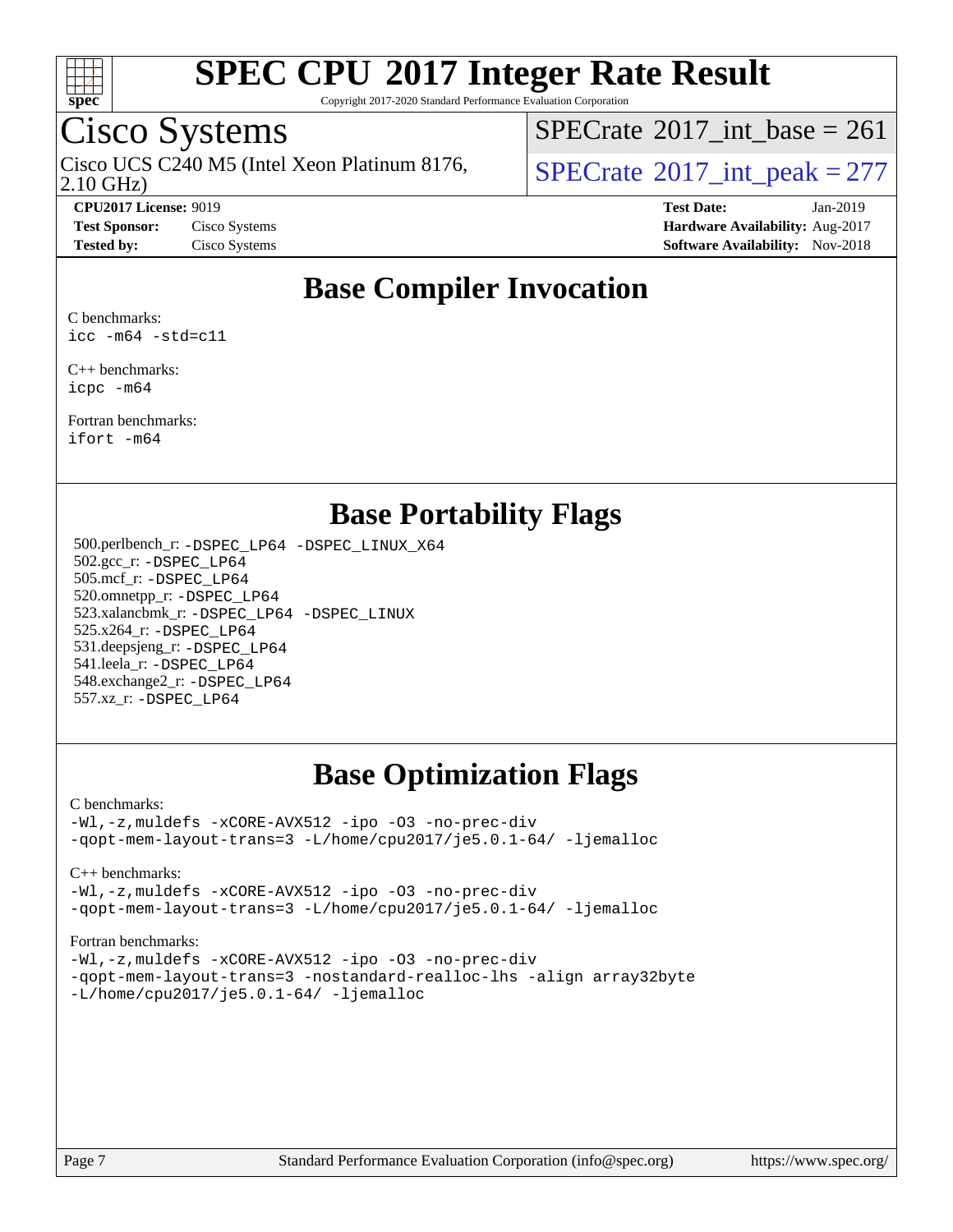

Copyright 2017-2020 Standard Performance Evaluation Corporation

## Cisco Systems

2.10 GHz) Cisco UCS C240 M5 (Intel Xeon Platinum 8176,  $\vert$ [SPECrate](http://www.spec.org/auto/cpu2017/Docs/result-fields.html#SPECrate2017intpeak)®[2017\\_int\\_peak = 2](http://www.spec.org/auto/cpu2017/Docs/result-fields.html#SPECrate2017intpeak)77

 $SPECTate$ <sup>®</sup>[2017\\_int\\_base =](http://www.spec.org/auto/cpu2017/Docs/result-fields.html#SPECrate2017intbase) 261

**[CPU2017 License:](http://www.spec.org/auto/cpu2017/Docs/result-fields.html#CPU2017License)** 9019 **[Test Date:](http://www.spec.org/auto/cpu2017/Docs/result-fields.html#TestDate)** Jan-2019 **[Test Sponsor:](http://www.spec.org/auto/cpu2017/Docs/result-fields.html#TestSponsor)** Cisco Systems **Cisco Systems [Hardware Availability:](http://www.spec.org/auto/cpu2017/Docs/result-fields.html#HardwareAvailability)** Aug-2017 **[Tested by:](http://www.spec.org/auto/cpu2017/Docs/result-fields.html#Testedby)** Cisco Systems **Cisco Systems [Software Availability:](http://www.spec.org/auto/cpu2017/Docs/result-fields.html#SoftwareAvailability)** Nov-2018

### **[Peak Compiler Invocation](http://www.spec.org/auto/cpu2017/Docs/result-fields.html#PeakCompilerInvocation)**

[C benchmarks \(except as noted below\)](http://www.spec.org/auto/cpu2017/Docs/result-fields.html#Cbenchmarksexceptasnotedbelow): [icc -m64 -std=c11](http://www.spec.org/cpu2017/results/res2019q1/cpu2017-20190205-11032.flags.html#user_CCpeak_intel_icc_64bit_c11_33ee0cdaae7deeeab2a9725423ba97205ce30f63b9926c2519791662299b76a0318f32ddfffdc46587804de3178b4f9328c46fa7c2b0cd779d7a61945c91cd35)

502.gcc\_r: [icc -m32 -std=c11 -L/opt/intel/lib/ia32](http://www.spec.org/cpu2017/results/res2019q1/cpu2017-20190205-11032.flags.html#user_peakCCLD502_gcc_r_intel_icc_ba8be3d1ddcd8fa690d221d86b97d5980848a6fc7befb72d2aae7f265697ba3b80fdc9e77889232674508f6cf7fae229a8f479c4e0ca8921041dee8e2ca22d98)

[C++ benchmarks \(except as noted below\):](http://www.spec.org/auto/cpu2017/Docs/result-fields.html#CXXbenchmarksexceptasnotedbelow) [icpc -m64](http://www.spec.org/cpu2017/results/res2019q1/cpu2017-20190205-11032.flags.html#user_CXXpeak_intel_icpc_64bit_4ecb2543ae3f1412ef961e0650ca070fec7b7afdcd6ed48761b84423119d1bf6bdf5cad15b44d48e7256388bc77273b966e5eb805aefd121eb22e9299b2ec9d9)

523.xalancbmk\_r: [icpc -m32 -L/opt/intel/lib/ia32](http://www.spec.org/cpu2017/results/res2019q1/cpu2017-20190205-11032.flags.html#user_peakCXXLD523_xalancbmk_r_intel_icpc_44eae83c1f565e7e266431f067370024ba26559400a3332485578bf716e23841c734f948145e944e2f4b6f3ce32c2c966ea92b66ca79c6f94f301242c0f554cf)

[Fortran benchmarks](http://www.spec.org/auto/cpu2017/Docs/result-fields.html#Fortranbenchmarks): [ifort -m64](http://www.spec.org/cpu2017/results/res2019q1/cpu2017-20190205-11032.flags.html#user_FCpeak_intel_ifort_64bit_24f2bb282fbaeffd6157abe4f878425411749daecae9a33200eee2bee2fe76f3b89351d69a8130dd5949958ce389cf37ff59a95e7a40d588e8d3a57e0c3fd751)

### **[Peak Portability Flags](http://www.spec.org/auto/cpu2017/Docs/result-fields.html#PeakPortabilityFlags)**

 500.perlbench\_r: [-DSPEC\\_LP64](http://www.spec.org/cpu2017/results/res2019q1/cpu2017-20190205-11032.flags.html#b500.perlbench_r_peakPORTABILITY_DSPEC_LP64) [-DSPEC\\_LINUX\\_X64](http://www.spec.org/cpu2017/results/res2019q1/cpu2017-20190205-11032.flags.html#b500.perlbench_r_peakCPORTABILITY_DSPEC_LINUX_X64) 502.gcc\_r: [-D\\_FILE\\_OFFSET\\_BITS=64](http://www.spec.org/cpu2017/results/res2019q1/cpu2017-20190205-11032.flags.html#user_peakPORTABILITY502_gcc_r_file_offset_bits_64_5ae949a99b284ddf4e95728d47cb0843d81b2eb0e18bdfe74bbf0f61d0b064f4bda2f10ea5eb90e1dcab0e84dbc592acfc5018bc955c18609f94ddb8d550002c) 505.mcf\_r: [-DSPEC\\_LP64](http://www.spec.org/cpu2017/results/res2019q1/cpu2017-20190205-11032.flags.html#suite_peakPORTABILITY505_mcf_r_DSPEC_LP64) 520.omnetpp\_r: [-DSPEC\\_LP64](http://www.spec.org/cpu2017/results/res2019q1/cpu2017-20190205-11032.flags.html#suite_peakPORTABILITY520_omnetpp_r_DSPEC_LP64) 523.xalancbmk\_r: [-D\\_FILE\\_OFFSET\\_BITS=64](http://www.spec.org/cpu2017/results/res2019q1/cpu2017-20190205-11032.flags.html#user_peakPORTABILITY523_xalancbmk_r_file_offset_bits_64_5ae949a99b284ddf4e95728d47cb0843d81b2eb0e18bdfe74bbf0f61d0b064f4bda2f10ea5eb90e1dcab0e84dbc592acfc5018bc955c18609f94ddb8d550002c) [-DSPEC\\_LINUX](http://www.spec.org/cpu2017/results/res2019q1/cpu2017-20190205-11032.flags.html#b523.xalancbmk_r_peakCXXPORTABILITY_DSPEC_LINUX) 525.x264\_r: [-DSPEC\\_LP64](http://www.spec.org/cpu2017/results/res2019q1/cpu2017-20190205-11032.flags.html#suite_peakPORTABILITY525_x264_r_DSPEC_LP64) 531.deepsjeng\_r: [-DSPEC\\_LP64](http://www.spec.org/cpu2017/results/res2019q1/cpu2017-20190205-11032.flags.html#suite_peakPORTABILITY531_deepsjeng_r_DSPEC_LP64) 541.leela\_r: [-DSPEC\\_LP64](http://www.spec.org/cpu2017/results/res2019q1/cpu2017-20190205-11032.flags.html#suite_peakPORTABILITY541_leela_r_DSPEC_LP64) 548.exchange2\_r: [-DSPEC\\_LP64](http://www.spec.org/cpu2017/results/res2019q1/cpu2017-20190205-11032.flags.html#suite_peakPORTABILITY548_exchange2_r_DSPEC_LP64) 557.xz\_r: [-DSPEC\\_LP64](http://www.spec.org/cpu2017/results/res2019q1/cpu2017-20190205-11032.flags.html#suite_peakPORTABILITY557_xz_r_DSPEC_LP64)

## **[Peak Optimization Flags](http://www.spec.org/auto/cpu2017/Docs/result-fields.html#PeakOptimizationFlags)**

[C benchmarks](http://www.spec.org/auto/cpu2017/Docs/result-fields.html#Cbenchmarks):

```
 500.perlbench_r: -Wl,-z,muldefs -prof-gen(pass 1) -prof-use(pass 2) -ipo
-xCORE-AVX512 -O3 -no-prec-div -qopt-mem-layout-trans=3
-fno-strict-overflow -L/home/cpu2017/je5.0.1-64/
-ljemalloc
 502.gcc_r: -Wl,-z,muldefs -prof-gen(pass 1) -prof-use(pass 2) -ipo
-xCORE-AVX512 -O3 -no-prec-div -qopt-mem-layout-trans=3
-L/home/cpu2017/je5.0.1-32/ -ljemalloc
 505.mcf_r: -Wl,-z,muldefs -xCORE-AVX512 -ipo -O3 -no-prec-div
-qopt-mem-layout-trans=3 -L/home/cpu2017/je5.0.1-64/
-ljemalloc
```
**(Continued on next page)**

| Page 8<br>Standard Performance Evaluation Corporation (info@spec.org) | https://www.spec.org/ |
|-----------------------------------------------------------------------|-----------------------|
|-----------------------------------------------------------------------|-----------------------|